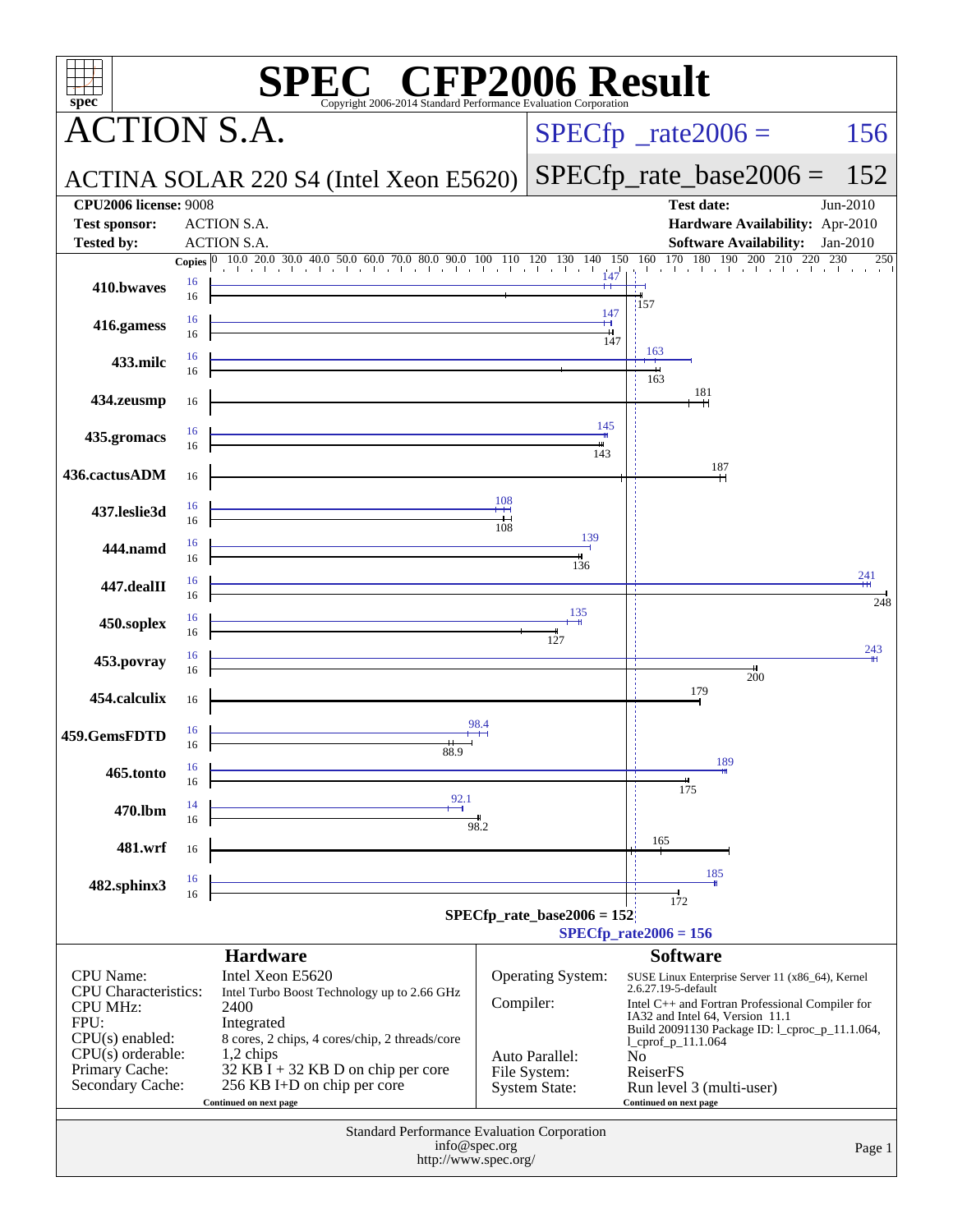

ACTION S.A.

#### $SPECTp_rate2006 = 156$

ACTINA SOLAR 220 S4 (Intel Xeon E5620)

[SPECfp\\_rate\\_base2006 =](http://www.spec.org/auto/cpu2006/Docs/result-fields.html#SPECfpratebase2006) 152

**[CPU2006 license:](http://www.spec.org/auto/cpu2006/Docs/result-fields.html#CPU2006license)** 9008 **[Test date:](http://www.spec.org/auto/cpu2006/Docs/result-fields.html#Testdate)** Jun-2010 **[Test sponsor:](http://www.spec.org/auto/cpu2006/Docs/result-fields.html#Testsponsor)** ACTION S.A. **[Hardware Availability:](http://www.spec.org/auto/cpu2006/Docs/result-fields.html#HardwareAvailability)** Apr-2010

**[Tested by:](http://www.spec.org/auto/cpu2006/Docs/result-fields.html#Testedby)** ACTION S.A. **[Software Availability:](http://www.spec.org/auto/cpu2006/Docs/result-fields.html#SoftwareAvailability)** Jan-2010 [L3 Cache:](http://www.spec.org/auto/cpu2006/Docs/result-fields.html#L3Cache) 12 MB I+D on chip per chip<br>Other Cache: None [Other Cache:](http://www.spec.org/auto/cpu2006/Docs/result-fields.html#OtherCache) [Memory:](http://www.spec.org/auto/cpu2006/Docs/result-fields.html#Memory) 24 GB (6 x 4 GB, DDR3-1066 RDIMM, CL7, ECC, Dual Rank) [Disk Subsystem:](http://www.spec.org/auto/cpu2006/Docs/result-fields.html#DiskSubsystem) 1 x 500 GB SATA, 7200 RPM [Other Hardware:](http://www.spec.org/auto/cpu2006/Docs/result-fields.html#OtherHardware) None

| <b>Base Pointers:</b><br>Peak Pointers:<br>Other Software: |
|------------------------------------------------------------|
|                                                            |

64-bit 32/64-bit None

#### **[Results Table](http://www.spec.org/auto/cpu2006/Docs/result-fields.html#ResultsTable)**

|                  | <b>Base</b>   |                |                     |                |       |                |              | <b>Peak</b>                           |                  |              |                         |              |                |              |
|------------------|---------------|----------------|---------------------|----------------|-------|----------------|--------------|---------------------------------------|------------------|--------------|-------------------------|--------------|----------------|--------------|
| <b>Benchmark</b> | <b>Copies</b> | <b>Seconds</b> | Ratio               | <b>Seconds</b> | Ratio | <b>Seconds</b> | <b>Ratio</b> | <b>Copies</b>                         | <b>Seconds</b>   | <b>Ratio</b> | <b>Seconds</b>          | <b>Ratio</b> | <b>Seconds</b> | <b>Ratio</b> |
| 410.bwayes       | 16            | 2009           | 108                 | 1374           | 158   | 1382           | 157          | 16                                    | 1506             | 144          | 1366                    | 159          | 1482           | 147          |
| 416.gamess       | 16            | 2122           | 148                 | 2143           | 146   | 2127           | <u>147</u>   | 16                                    | 2171             | 144          | 2131                    | 147          | 2136           | 147          |
| $433$ .milc      | 16            | 1143           | 128                 | 900            | 163   | 892            | 165          | 16                                    | 901              | 163          | 834                     | 176          | 924            | 159          |
| $434$ . zeusmp   | 16            | 806            | 181                 | 798            | 183   | 831            | 175          | 16                                    | 806              | 181          | 798                     | 183          | 831            | 175          |
| 435.gromacs      | 16            | 796            | 143                 | 794            | 144   | 802            | 142          | 16                                    | 789              | 145          | 786                     | 145          | 792            | 144          |
| 436.cactusADM    | 16            | 1269           | 151                 | 1013           | 189   | 1024           | 187          | 16                                    | 1269             | 151          | 1013                    | 189          | 1024           | 187          |
| 437.leslie3d     | 16            | 1364           | 110                 | 1404           | 107   | 1398           | <b>108</b>   | 16                                    | 1399             | 108          | 1367                    | 110          | 1438           | 105          |
| 444.namd         | 16            | 942            | 136                 | 944            | 136   | 951            | 135          | 16                                    | 922              | 139          | 923                     | 139          | 922            | <u>139</u>   |
| 447.dealII       | 16            | 740            | 247                 | 739            | 248   | 739            | 248          | 16                                    | 766              | 239          | 761                     | 241          | 758            | 242          |
| $450$ .soplex    | 16            | 1174           | 114                 | 1054           | 127   | 1050           | 127          | 16                                    | 1022             | 131          | 984                     | 136          | 989            | 135          |
| $453$ .povray    | 16            | 425            | 200                 | 428            | 199   | 426            | 200          | 16                                    | 351              | 242          | 350                     | 243          | 349            | 244          |
| 454.calculix     | 16            | 735            | 180                 | 737            | 179   | 737            | 179          | 16                                    | 735              | 180          | 737                     | 179          | 737            | 179          |
| 459.GemsFDTD     | 16            | 1945           | 87.3                | 1911           | 88.9  | 1774           | 95.7         | 16                                    | 1802             | 94.2         | 1672                    | 102          | 1725           | 98.4         |
| 465.tonto        | 16            | 898            | 175                 | 905            | 174   | 900            | 175          | 16                                    | 839              | 188          | 833                     | 189          | 835            | 189          |
| 470.lbm          | 16            | 2223           | 98.9                | 2249           | 97.8  | 2239           | 98.2         | 14                                    | 2089             | 92.1         | 2080                    | 92.5         | 2211           | 87.0         |
| 481.wrf          | 16            | 1158           | 154                 | 941            | 190   | 1083           | 165          | 16                                    | 1158             | 154          | 941                     | 190          | 1083           | 165          |
| 482.sphinx3      | 16            | 1819           | 171                 | 1816           | 172   | 1816           | 172          | 16                                    | 1688             | 185          | 1681                    | 186          | 1689           | 185          |
|                  | $D = 14$      | $2.2 - 41.2$   | المدف محملة المساحد | $1.3 - 1.41$   |       |                | $D - 1.1$    | المستدف المستعد المستحدث<br>عبيب عامل | المستفيد كالتاسك |              | المحافظة الماليمية الما |              |                |              |

Results appear in the [order in which they were run.](http://www.spec.org/auto/cpu2006/Docs/result-fields.html#RunOrder) Bold underlined text [indicates a median measurement.](http://www.spec.org/auto/cpu2006/Docs/result-fields.html#Median)

#### **[Submit Notes](http://www.spec.org/auto/cpu2006/Docs/result-fields.html#SubmitNotes)**

The config file option 'submit' was used. numactl was used to bind copies to the cores

#### **[Operating System Notes](http://www.spec.org/auto/cpu2006/Docs/result-fields.html#OperatingSystemNotes)**

'ulimit -s unlimited' was set for stacksize unlimited

#### **[General Notes](http://www.spec.org/auto/cpu2006/Docs/result-fields.html#GeneralNotes)**

Binaries were compiled on SLES 10 with Binutils 2.18.50.0.7.20080502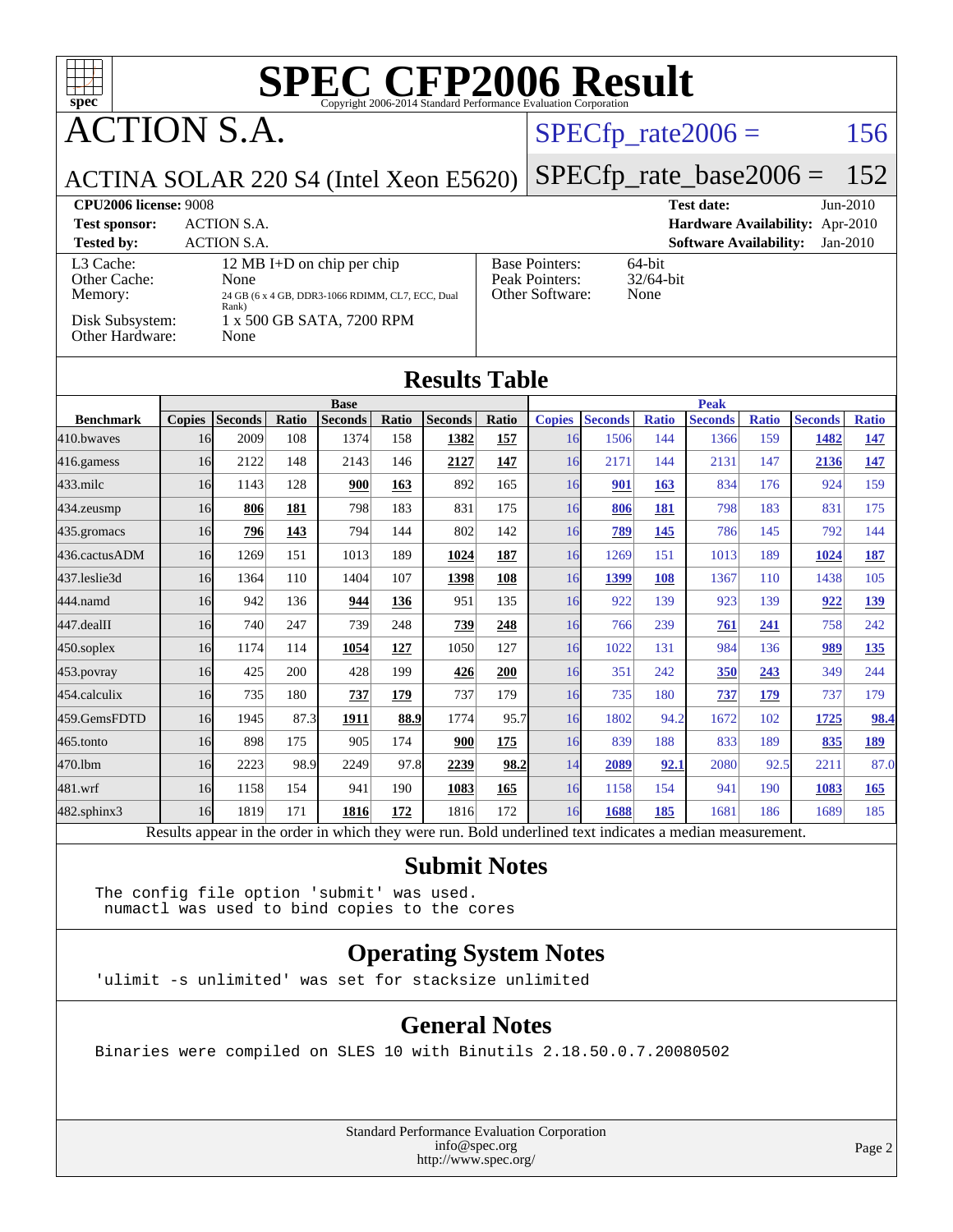

ACTION S.A.

 $SPECTp_rate2006 = 156$ 

ACTINA SOLAR 220 S4 (Intel Xeon E5620) [SPECfp\\_rate\\_base2006 =](http://www.spec.org/auto/cpu2006/Docs/result-fields.html#SPECfpratebase2006) 152

#### **[CPU2006 license:](http://www.spec.org/auto/cpu2006/Docs/result-fields.html#CPU2006license)** 9008 **[Test date:](http://www.spec.org/auto/cpu2006/Docs/result-fields.html#Testdate)** Jun-2010

**[Test sponsor:](http://www.spec.org/auto/cpu2006/Docs/result-fields.html#Testsponsor)** ACTION S.A. **[Hardware Availability:](http://www.spec.org/auto/cpu2006/Docs/result-fields.html#HardwareAvailability)** Apr-2010 **[Tested by:](http://www.spec.org/auto/cpu2006/Docs/result-fields.html#Testedby)** ACTION S.A. **[Software Availability:](http://www.spec.org/auto/cpu2006/Docs/result-fields.html#SoftwareAvailability)** Jan-2010

### **[Base Compiler Invocation](http://www.spec.org/auto/cpu2006/Docs/result-fields.html#BaseCompilerInvocation)**

[C benchmarks](http://www.spec.org/auto/cpu2006/Docs/result-fields.html#Cbenchmarks): icc  $-m64$ 

[C++ benchmarks:](http://www.spec.org/auto/cpu2006/Docs/result-fields.html#CXXbenchmarks) [icpc -m64](http://www.spec.org/cpu2006/results/res2010q3/cpu2006-20100619-11755.flags.html#user_CXXbase_intel_icpc_64bit_bedb90c1146cab66620883ef4f41a67e)

[Fortran benchmarks](http://www.spec.org/auto/cpu2006/Docs/result-fields.html#Fortranbenchmarks): [ifort -m64](http://www.spec.org/cpu2006/results/res2010q3/cpu2006-20100619-11755.flags.html#user_FCbase_intel_ifort_64bit_ee9d0fb25645d0210d97eb0527dcc06e)

[Benchmarks using both Fortran and C](http://www.spec.org/auto/cpu2006/Docs/result-fields.html#BenchmarksusingbothFortranandC): [icc -m64](http://www.spec.org/cpu2006/results/res2010q3/cpu2006-20100619-11755.flags.html#user_CC_FCbase_intel_icc_64bit_0b7121f5ab7cfabee23d88897260401c) [ifort -m64](http://www.spec.org/cpu2006/results/res2010q3/cpu2006-20100619-11755.flags.html#user_CC_FCbase_intel_ifort_64bit_ee9d0fb25645d0210d97eb0527dcc06e)

### **[Base Portability Flags](http://www.spec.org/auto/cpu2006/Docs/result-fields.html#BasePortabilityFlags)**

| 410.bwaves: -DSPEC CPU LP64                 |                                                                |
|---------------------------------------------|----------------------------------------------------------------|
| 416.gamess: - DSPEC_CPU_LP64                |                                                                |
| 433.milc: -DSPEC CPU LP64                   |                                                                |
| 434.zeusmp: -DSPEC_CPU_LP64                 |                                                                |
| 435.gromacs: -DSPEC_CPU_LP64 -nofor_main    |                                                                |
| 436.cactusADM: -DSPEC CPU LP64 -nofor main  |                                                                |
| 437.leslie3d: -DSPEC CPU LP64               |                                                                |
| 444.namd: - DSPEC CPU LP64                  |                                                                |
| 447.dealII: - DSPEC CPU LP64                |                                                                |
| 450.soplex: -DSPEC_CPU_LP64                 |                                                                |
| 453.povray: -DSPEC_CPU_LP64                 |                                                                |
| 454.calculix: - DSPEC CPU LP64 - nofor main |                                                                |
| 459. GemsFDTD: - DSPEC CPU LP64             |                                                                |
| 465.tonto: - DSPEC CPU LP64                 |                                                                |
| 470.1bm: - DSPEC CPU LP64                   |                                                                |
|                                             | 481.wrf: -DSPEC_CPU_LP64 -DSPEC_CPU_CASE_FLAG -DSPEC_CPU_LINUX |
| 482.sphinx3: -DSPEC_CPU_LP64                |                                                                |
|                                             |                                                                |

### **[Base Optimization Flags](http://www.spec.org/auto/cpu2006/Docs/result-fields.html#BaseOptimizationFlags)**

[C benchmarks](http://www.spec.org/auto/cpu2006/Docs/result-fields.html#Cbenchmarks): [-xSSE4.2](http://www.spec.org/cpu2006/results/res2010q3/cpu2006-20100619-11755.flags.html#user_CCbase_f-xSSE42_f91528193cf0b216347adb8b939d4107) [-ipo](http://www.spec.org/cpu2006/results/res2010q3/cpu2006-20100619-11755.flags.html#user_CCbase_f-ipo) [-O3](http://www.spec.org/cpu2006/results/res2010q3/cpu2006-20100619-11755.flags.html#user_CCbase_f-O3) [-no-prec-div](http://www.spec.org/cpu2006/results/res2010q3/cpu2006-20100619-11755.flags.html#user_CCbase_f-no-prec-div) [-static](http://www.spec.org/cpu2006/results/res2010q3/cpu2006-20100619-11755.flags.html#user_CCbase_f-static) [C++ benchmarks:](http://www.spec.org/auto/cpu2006/Docs/result-fields.html#CXXbenchmarks) [-xSSE4.2](http://www.spec.org/cpu2006/results/res2010q3/cpu2006-20100619-11755.flags.html#user_CXXbase_f-xSSE42_f91528193cf0b216347adb8b939d4107) [-ipo](http://www.spec.org/cpu2006/results/res2010q3/cpu2006-20100619-11755.flags.html#user_CXXbase_f-ipo) [-O3](http://www.spec.org/cpu2006/results/res2010q3/cpu2006-20100619-11755.flags.html#user_CXXbase_f-O3) [-no-prec-div](http://www.spec.org/cpu2006/results/res2010q3/cpu2006-20100619-11755.flags.html#user_CXXbase_f-no-prec-div) [-static](http://www.spec.org/cpu2006/results/res2010q3/cpu2006-20100619-11755.flags.html#user_CXXbase_f-static) [Fortran benchmarks](http://www.spec.org/auto/cpu2006/Docs/result-fields.html#Fortranbenchmarks): [-xSSE4.2](http://www.spec.org/cpu2006/results/res2010q3/cpu2006-20100619-11755.flags.html#user_FCbase_f-xSSE42_f91528193cf0b216347adb8b939d4107) [-ipo](http://www.spec.org/cpu2006/results/res2010q3/cpu2006-20100619-11755.flags.html#user_FCbase_f-ipo) [-O3](http://www.spec.org/cpu2006/results/res2010q3/cpu2006-20100619-11755.flags.html#user_FCbase_f-O3) [-no-prec-div](http://www.spec.org/cpu2006/results/res2010q3/cpu2006-20100619-11755.flags.html#user_FCbase_f-no-prec-div) [-static](http://www.spec.org/cpu2006/results/res2010q3/cpu2006-20100619-11755.flags.html#user_FCbase_f-static)

[Benchmarks using both Fortran and C](http://www.spec.org/auto/cpu2006/Docs/result-fields.html#BenchmarksusingbothFortranandC): [-xSSE4.2](http://www.spec.org/cpu2006/results/res2010q3/cpu2006-20100619-11755.flags.html#user_CC_FCbase_f-xSSE42_f91528193cf0b216347adb8b939d4107) [-ipo](http://www.spec.org/cpu2006/results/res2010q3/cpu2006-20100619-11755.flags.html#user_CC_FCbase_f-ipo) [-O3](http://www.spec.org/cpu2006/results/res2010q3/cpu2006-20100619-11755.flags.html#user_CC_FCbase_f-O3) [-no-prec-div](http://www.spec.org/cpu2006/results/res2010q3/cpu2006-20100619-11755.flags.html#user_CC_FCbase_f-no-prec-div) [-static](http://www.spec.org/cpu2006/results/res2010q3/cpu2006-20100619-11755.flags.html#user_CC_FCbase_f-static)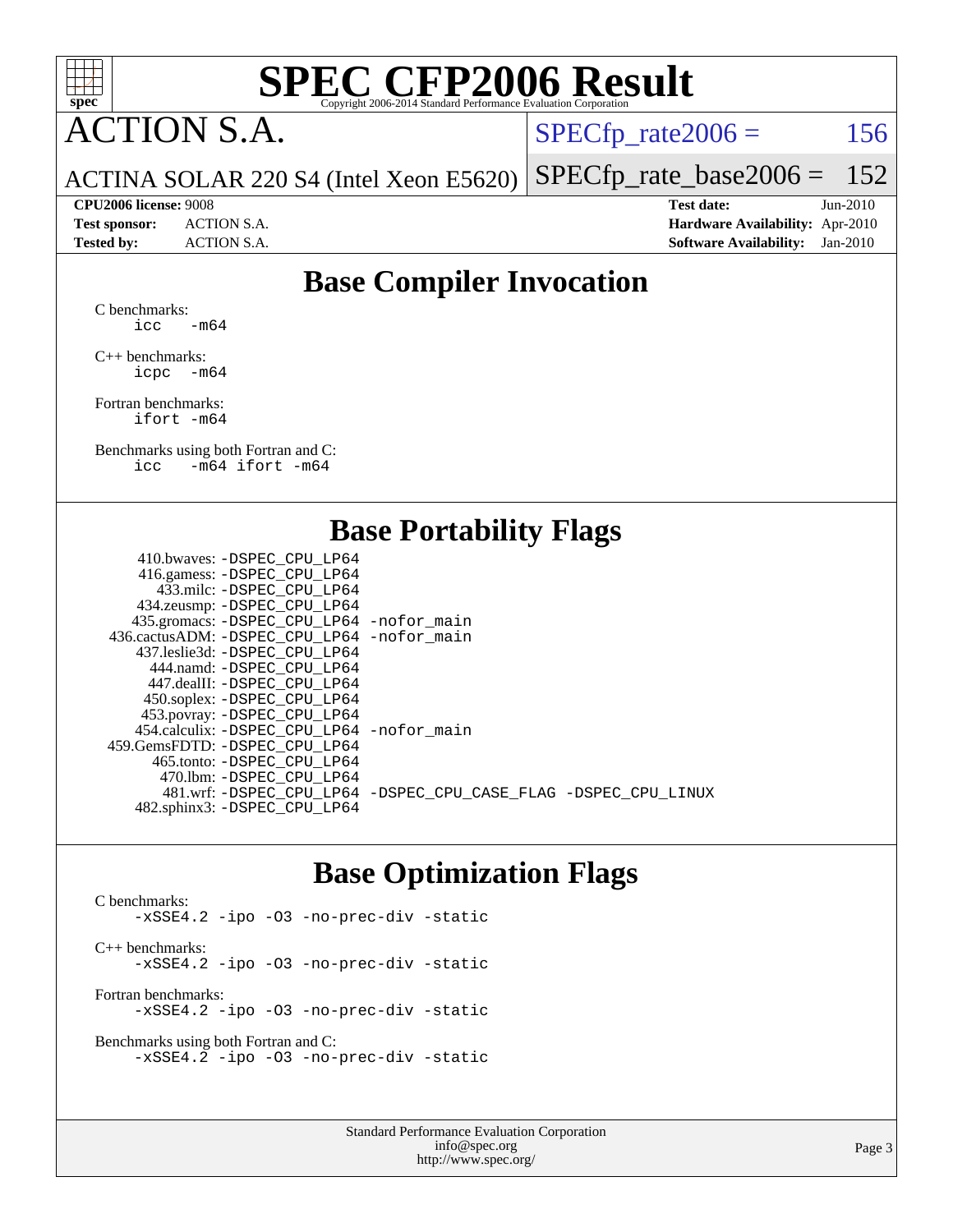

ACTION S.A.

 $SPECTp\_rate2006 = 156$ 

ACTINA SOLAR 220 S4 (Intel Xeon E5620) [SPECfp\\_rate\\_base2006 =](http://www.spec.org/auto/cpu2006/Docs/result-fields.html#SPECfpratebase2006) 152

**[CPU2006 license:](http://www.spec.org/auto/cpu2006/Docs/result-fields.html#CPU2006license)** 9008 **[Test date:](http://www.spec.org/auto/cpu2006/Docs/result-fields.html#Testdate)** Jun-2010 **[Test sponsor:](http://www.spec.org/auto/cpu2006/Docs/result-fields.html#Testsponsor)** ACTION S.A. **[Hardware Availability:](http://www.spec.org/auto/cpu2006/Docs/result-fields.html#HardwareAvailability)** Apr-2010 **[Tested by:](http://www.spec.org/auto/cpu2006/Docs/result-fields.html#Testedby)** ACTION S.A. **[Software Availability:](http://www.spec.org/auto/cpu2006/Docs/result-fields.html#SoftwareAvailability)** Jan-2010

### **[Peak Compiler Invocation](http://www.spec.org/auto/cpu2006/Docs/result-fields.html#PeakCompilerInvocation)**

[C benchmarks \(except as noted below\)](http://www.spec.org/auto/cpu2006/Docs/result-fields.html#Cbenchmarksexceptasnotedbelow):  $\text{icc}$   $-\text{m64}$ 

482.sphinx3: [icc -m32](http://www.spec.org/cpu2006/results/res2010q3/cpu2006-20100619-11755.flags.html#user_peakCCLD482_sphinx3_intel_icc_32bit_a6a621f8d50482236b970c6ac5f55f93)

[C++ benchmarks \(except as noted below\):](http://www.spec.org/auto/cpu2006/Docs/result-fields.html#CXXbenchmarksexceptasnotedbelow) [icpc -m64](http://www.spec.org/cpu2006/results/res2010q3/cpu2006-20100619-11755.flags.html#user_CXXpeak_intel_icpc_64bit_bedb90c1146cab66620883ef4f41a67e)

450.soplex: [icpc -m32](http://www.spec.org/cpu2006/results/res2010q3/cpu2006-20100619-11755.flags.html#user_peakCXXLD450_soplex_intel_icpc_32bit_4e5a5ef1a53fd332b3c49e69c3330699)

[Fortran benchmarks](http://www.spec.org/auto/cpu2006/Docs/result-fields.html#Fortranbenchmarks): [ifort -m64](http://www.spec.org/cpu2006/results/res2010q3/cpu2006-20100619-11755.flags.html#user_FCpeak_intel_ifort_64bit_ee9d0fb25645d0210d97eb0527dcc06e)

[Benchmarks using both Fortran and C](http://www.spec.org/auto/cpu2006/Docs/result-fields.html#BenchmarksusingbothFortranandC): [icc -m64](http://www.spec.org/cpu2006/results/res2010q3/cpu2006-20100619-11755.flags.html#user_CC_FCpeak_intel_icc_64bit_0b7121f5ab7cfabee23d88897260401c) [ifort -m64](http://www.spec.org/cpu2006/results/res2010q3/cpu2006-20100619-11755.flags.html#user_CC_FCpeak_intel_ifort_64bit_ee9d0fb25645d0210d97eb0527dcc06e)

**[Peak Portability Flags](http://www.spec.org/auto/cpu2006/Docs/result-fields.html#PeakPortabilityFlags)**

| 410.bwaves: -DSPEC CPU LP64                 |                                                                |
|---------------------------------------------|----------------------------------------------------------------|
| 416.gamess: -DSPEC_CPU_LP64                 |                                                                |
| 433.milc: -DSPEC CPU LP64                   |                                                                |
| 434.zeusmp: - DSPEC_CPU_LP64                |                                                                |
| 435.gromacs: -DSPEC_CPU_LP64 -nofor_main    |                                                                |
| 436.cactusADM: -DSPEC CPU LP64 -nofor main  |                                                                |
| 437.leslie3d: -DSPEC CPU LP64               |                                                                |
| 444.namd: -DSPEC CPU LP64                   |                                                                |
| 447.dealII: -DSPEC CPU LP64                 |                                                                |
| 453.povray: -DSPEC_CPU_LP64                 |                                                                |
| 454.calculix: - DSPEC CPU LP64 - nofor main |                                                                |
| 459. GemsFDTD: - DSPEC CPU LP64             |                                                                |
| 465.tonto: - DSPEC CPU LP64                 |                                                                |
| 470.1bm: - DSPEC CPU LP64                   |                                                                |
|                                             | 481.wrf: -DSPEC_CPU_LP64 -DSPEC_CPU_CASE_FLAG -DSPEC_CPU_LINUX |
|                                             |                                                                |

### **[Peak Optimization Flags](http://www.spec.org/auto/cpu2006/Docs/result-fields.html#PeakOptimizationFlags)**

[C benchmarks](http://www.spec.org/auto/cpu2006/Docs/result-fields.html#Cbenchmarks):

 $433 \text{.}$ milc:  $-xSSE4$ .  $2(\text{pass 2})$  - $\text{prof-gen}(\text{pass 1})$  - $\text{ipo}(\text{pass 2})$  - $03(\text{pass 2})$ [-no-prec-div](http://www.spec.org/cpu2006/results/res2010q3/cpu2006-20100619-11755.flags.html#user_peakPASS2_CFLAGSPASS2_LDFLAGS433_milc_f-no-prec-div)(pass 2) [-static](http://www.spec.org/cpu2006/results/res2010q3/cpu2006-20100619-11755.flags.html#user_peakPASS2_CFLAGSPASS2_LDFLAGS433_milc_f-static)(pass 2) [-prof-use](http://www.spec.org/cpu2006/results/res2010q3/cpu2006-20100619-11755.flags.html#user_peakPASS2_CFLAGSPASS2_LDFLAGS433_milc_prof_use_bccf7792157ff70d64e32fe3e1250b55)(pass 2) [-fno-alias](http://www.spec.org/cpu2006/results/res2010q3/cpu2006-20100619-11755.flags.html#user_peakOPTIMIZE433_milc_f-no-alias_694e77f6c5a51e658e82ccff53a9e63a) [-opt-prefetch](http://www.spec.org/cpu2006/results/res2010q3/cpu2006-20100619-11755.flags.html#user_peakOPTIMIZE433_milc_f-opt-prefetch)

 470.lbm: [-xSSE4.2](http://www.spec.org/cpu2006/results/res2010q3/cpu2006-20100619-11755.flags.html#user_peakPASS2_CFLAGSPASS2_LDFLAGS470_lbm_f-xSSE42_f91528193cf0b216347adb8b939d4107)(pass 2) [-prof-gen](http://www.spec.org/cpu2006/results/res2010q3/cpu2006-20100619-11755.flags.html#user_peakPASS1_CFLAGSPASS1_LDFLAGS470_lbm_prof_gen_e43856698f6ca7b7e442dfd80e94a8fc)(pass 1) [-ipo](http://www.spec.org/cpu2006/results/res2010q3/cpu2006-20100619-11755.flags.html#user_peakPASS2_CFLAGSPASS2_LDFLAGS470_lbm_f-ipo)(pass 2) [-O3](http://www.spec.org/cpu2006/results/res2010q3/cpu2006-20100619-11755.flags.html#user_peakPASS2_CFLAGSPASS2_LDFLAGS470_lbm_f-O3)(pass 2) [-no-prec-div](http://www.spec.org/cpu2006/results/res2010q3/cpu2006-20100619-11755.flags.html#user_peakPASS2_CFLAGSPASS2_LDFLAGS470_lbm_f-no-prec-div)(pass 2) [-static](http://www.spec.org/cpu2006/results/res2010q3/cpu2006-20100619-11755.flags.html#user_peakPASS2_CFLAGSPASS2_LDFLAGS470_lbm_f-static)(pass 2) [-prof-use](http://www.spec.org/cpu2006/results/res2010q3/cpu2006-20100619-11755.flags.html#user_peakPASS2_CFLAGSPASS2_LDFLAGS470_lbm_prof_use_bccf7792157ff70d64e32fe3e1250b55)(pass 2) [-opt-malloc-options=3](http://www.spec.org/cpu2006/results/res2010q3/cpu2006-20100619-11755.flags.html#user_peakOPTIMIZE470_lbm_f-opt-malloc-options_13ab9b803cf986b4ee62f0a5998c2238) [-ansi-alias](http://www.spec.org/cpu2006/results/res2010q3/cpu2006-20100619-11755.flags.html#user_peakOPTIMIZE470_lbm_f-ansi-alias) [-auto-ilp32](http://www.spec.org/cpu2006/results/res2010q3/cpu2006-20100619-11755.flags.html#user_peakCOPTIMIZE470_lbm_f-auto-ilp32)

Continued on next page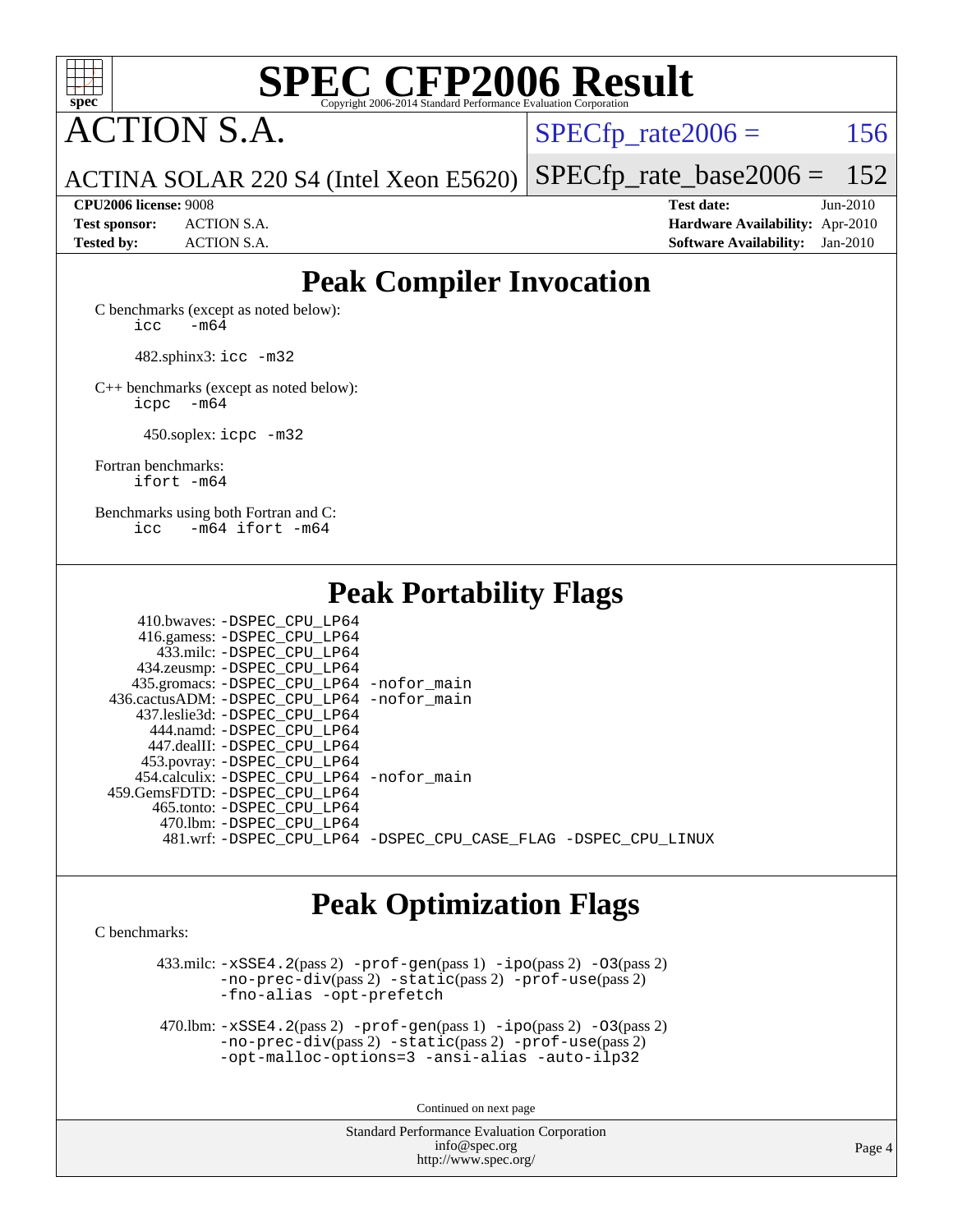

**CTION S.A.** 

 $SPECTp\_rate2006 = 156$ 

 $SPECTp\_rate\_base2006 = 152$ 

Page 5

ACTINA SOLAR 220 S4 (Intel Xeon E5620)

**[CPU2006 license:](http://www.spec.org/auto/cpu2006/Docs/result-fields.html#CPU2006license)** 9008 **[Test date:](http://www.spec.org/auto/cpu2006/Docs/result-fields.html#Testdate)** Jun-2010 **[Test sponsor:](http://www.spec.org/auto/cpu2006/Docs/result-fields.html#Testsponsor)** ACTION S.A. **[Hardware Availability:](http://www.spec.org/auto/cpu2006/Docs/result-fields.html#HardwareAvailability)** Apr-2010 **[Tested by:](http://www.spec.org/auto/cpu2006/Docs/result-fields.html#Testedby)** ACTION S.A. **[Software Availability:](http://www.spec.org/auto/cpu2006/Docs/result-fields.html#SoftwareAvailability)** Jan-2010

Standard Performance Evaluation Corporation [info@spec.org](mailto:info@spec.org) <http://www.spec.org/> **[Peak Optimization Flags \(Continued\)](http://www.spec.org/auto/cpu2006/Docs/result-fields.html#PeakOptimizationFlags)** 482.sphinx3: [-xSSE4.2](http://www.spec.org/cpu2006/results/res2010q3/cpu2006-20100619-11755.flags.html#user_peakOPTIMIZE482_sphinx3_f-xSSE42_f91528193cf0b216347adb8b939d4107) [-ipo](http://www.spec.org/cpu2006/results/res2010q3/cpu2006-20100619-11755.flags.html#user_peakOPTIMIZE482_sphinx3_f-ipo) [-O3](http://www.spec.org/cpu2006/results/res2010q3/cpu2006-20100619-11755.flags.html#user_peakOPTIMIZE482_sphinx3_f-O3) [-no-prec-div](http://www.spec.org/cpu2006/results/res2010q3/cpu2006-20100619-11755.flags.html#user_peakOPTIMIZE482_sphinx3_f-no-prec-div) [-static](http://www.spec.org/cpu2006/results/res2010q3/cpu2006-20100619-11755.flags.html#user_peakOPTIMIZE482_sphinx3_f-static) [-unroll2](http://www.spec.org/cpu2006/results/res2010q3/cpu2006-20100619-11755.flags.html#user_peakCOPTIMIZE482_sphinx3_f-unroll_784dae83bebfb236979b41d2422d7ec2) [C++ benchmarks:](http://www.spec.org/auto/cpu2006/Docs/result-fields.html#CXXbenchmarks) 444.namd:  $-xSSE4$ . 2(pass 2)  $-prof-gen(pass 1) -ipo(pass 2) -O3(pass 2)$  $-prof-gen(pass 1) -ipo(pass 2) -O3(pass 2)$  $-prof-gen(pass 1) -ipo(pass 2) -O3(pass 2)$  $-prof-gen(pass 1) -ipo(pass 2) -O3(pass 2)$  $-prof-gen(pass 1) -ipo(pass 2) -O3(pass 2)$  $-prof-gen(pass 1) -ipo(pass 2) -O3(pass 2)$ [-no-prec-div](http://www.spec.org/cpu2006/results/res2010q3/cpu2006-20100619-11755.flags.html#user_peakPASS2_CXXFLAGSPASS2_LDFLAGS444_namd_f-no-prec-div)(pass 2) [-static](http://www.spec.org/cpu2006/results/res2010q3/cpu2006-20100619-11755.flags.html#user_peakPASS2_CXXFLAGSPASS2_LDFLAGS444_namd_f-static)(pass 2) [-prof-use](http://www.spec.org/cpu2006/results/res2010q3/cpu2006-20100619-11755.flags.html#user_peakPASS2_CXXFLAGSPASS2_LDFLAGS444_namd_prof_use_bccf7792157ff70d64e32fe3e1250b55)(pass 2) [-fno-alias](http://www.spec.org/cpu2006/results/res2010q3/cpu2006-20100619-11755.flags.html#user_peakCXXOPTIMIZE444_namd_f-no-alias_694e77f6c5a51e658e82ccff53a9e63a) [-auto-ilp32](http://www.spec.org/cpu2006/results/res2010q3/cpu2006-20100619-11755.flags.html#user_peakCXXOPTIMIZE444_namd_f-auto-ilp32) 447.dealII: [-xSSE4.2](http://www.spec.org/cpu2006/results/res2010q3/cpu2006-20100619-11755.flags.html#user_peakPASS2_CXXFLAGSPASS2_LDFLAGS447_dealII_f-xSSE42_f91528193cf0b216347adb8b939d4107)(pass 2) [-prof-gen](http://www.spec.org/cpu2006/results/res2010q3/cpu2006-20100619-11755.flags.html#user_peakPASS1_CXXFLAGSPASS1_LDFLAGS447_dealII_prof_gen_e43856698f6ca7b7e442dfd80e94a8fc)(pass 1) [-ipo](http://www.spec.org/cpu2006/results/res2010q3/cpu2006-20100619-11755.flags.html#user_peakPASS2_CXXFLAGSPASS2_LDFLAGS447_dealII_f-ipo)(pass 2) [-O3](http://www.spec.org/cpu2006/results/res2010q3/cpu2006-20100619-11755.flags.html#user_peakPASS2_CXXFLAGSPASS2_LDFLAGS447_dealII_f-O3)(pass 2) [-no-prec-div](http://www.spec.org/cpu2006/results/res2010q3/cpu2006-20100619-11755.flags.html#user_peakPASS2_CXXFLAGSPASS2_LDFLAGS447_dealII_f-no-prec-div)(pass 2) [-static](http://www.spec.org/cpu2006/results/res2010q3/cpu2006-20100619-11755.flags.html#user_peakPASS2_CXXFLAGSPASS2_LDFLAGS447_dealII_f-static)(pass 2) [-prof-use](http://www.spec.org/cpu2006/results/res2010q3/cpu2006-20100619-11755.flags.html#user_peakPASS2_CXXFLAGSPASS2_LDFLAGS447_dealII_prof_use_bccf7792157ff70d64e32fe3e1250b55)(pass 2) [-unroll2](http://www.spec.org/cpu2006/results/res2010q3/cpu2006-20100619-11755.flags.html#user_peakCXXOPTIMIZE447_dealII_f-unroll_784dae83bebfb236979b41d2422d7ec2) [-ansi-alias](http://www.spec.org/cpu2006/results/res2010q3/cpu2006-20100619-11755.flags.html#user_peakCXXOPTIMIZE447_dealII_f-ansi-alias) [-scalar-rep-](http://www.spec.org/cpu2006/results/res2010q3/cpu2006-20100619-11755.flags.html#user_peakCXXOPTIMIZE447_dealII_f-disablescalarrep_abbcad04450fb118e4809c81d83c8a1d)  $450.\text{soplex: } -x\text{SSE4}.2(\text{pass 2}) -\text{prof-gen}(\text{pass 1}) - \text{ipo}(\text{pass 2}) -03(\text{pass 2})$ [-no-prec-div](http://www.spec.org/cpu2006/results/res2010q3/cpu2006-20100619-11755.flags.html#user_peakPASS2_CXXFLAGSPASS2_LDFLAGS450_soplex_f-no-prec-div)(pass 2) [-static](http://www.spec.org/cpu2006/results/res2010q3/cpu2006-20100619-11755.flags.html#user_peakPASS2_CXXFLAGSPASS2_LDFLAGS450_soplex_f-static)(pass 2) [-prof-use](http://www.spec.org/cpu2006/results/res2010q3/cpu2006-20100619-11755.flags.html#user_peakPASS2_CXXFLAGSPASS2_LDFLAGS450_soplex_prof_use_bccf7792157ff70d64e32fe3e1250b55)(pass 2) [-opt-malloc-options=3](http://www.spec.org/cpu2006/results/res2010q3/cpu2006-20100619-11755.flags.html#user_peakOPTIMIZE450_soplex_f-opt-malloc-options_13ab9b803cf986b4ee62f0a5998c2238) 453.povray: [-xSSE4.2](http://www.spec.org/cpu2006/results/res2010q3/cpu2006-20100619-11755.flags.html#user_peakPASS2_CXXFLAGSPASS2_LDFLAGS453_povray_f-xSSE42_f91528193cf0b216347adb8b939d4107)(pass 2) [-prof-gen](http://www.spec.org/cpu2006/results/res2010q3/cpu2006-20100619-11755.flags.html#user_peakPASS1_CXXFLAGSPASS1_LDFLAGS453_povray_prof_gen_e43856698f6ca7b7e442dfd80e94a8fc)(pass 1) [-ipo](http://www.spec.org/cpu2006/results/res2010q3/cpu2006-20100619-11755.flags.html#user_peakPASS2_CXXFLAGSPASS2_LDFLAGS453_povray_f-ipo)(pass 2) [-O3](http://www.spec.org/cpu2006/results/res2010q3/cpu2006-20100619-11755.flags.html#user_peakPASS2_CXXFLAGSPASS2_LDFLAGS453_povray_f-O3)(pass 2) [-no-prec-div](http://www.spec.org/cpu2006/results/res2010q3/cpu2006-20100619-11755.flags.html#user_peakPASS2_CXXFLAGSPASS2_LDFLAGS453_povray_f-no-prec-div)(pass 2) [-static](http://www.spec.org/cpu2006/results/res2010q3/cpu2006-20100619-11755.flags.html#user_peakPASS2_CXXFLAGSPASS2_LDFLAGS453_povray_f-static)(pass 2) [-prof-use](http://www.spec.org/cpu2006/results/res2010q3/cpu2006-20100619-11755.flags.html#user_peakPASS2_CXXFLAGSPASS2_LDFLAGS453_povray_prof_use_bccf7792157ff70d64e32fe3e1250b55)(pass 2) [-unroll4](http://www.spec.org/cpu2006/results/res2010q3/cpu2006-20100619-11755.flags.html#user_peakCXXOPTIMIZE453_povray_f-unroll_4e5e4ed65b7fd20bdcd365bec371b81f) [-ansi-alias](http://www.spec.org/cpu2006/results/res2010q3/cpu2006-20100619-11755.flags.html#user_peakCXXOPTIMIZE453_povray_f-ansi-alias) [Fortran benchmarks](http://www.spec.org/auto/cpu2006/Docs/result-fields.html#Fortranbenchmarks): 410.bwaves: [-xSSE4.2](http://www.spec.org/cpu2006/results/res2010q3/cpu2006-20100619-11755.flags.html#user_peakOPTIMIZE410_bwaves_f-xSSE42_f91528193cf0b216347adb8b939d4107) [-ipo](http://www.spec.org/cpu2006/results/res2010q3/cpu2006-20100619-11755.flags.html#user_peakOPTIMIZE410_bwaves_f-ipo) [-O3](http://www.spec.org/cpu2006/results/res2010q3/cpu2006-20100619-11755.flags.html#user_peakOPTIMIZE410_bwaves_f-O3) [-no-prec-div](http://www.spec.org/cpu2006/results/res2010q3/cpu2006-20100619-11755.flags.html#user_peakOPTIMIZE410_bwaves_f-no-prec-div) [-static](http://www.spec.org/cpu2006/results/res2010q3/cpu2006-20100619-11755.flags.html#user_peakOPTIMIZE410_bwaves_f-static) [-opt-prefetch](http://www.spec.org/cpu2006/results/res2010q3/cpu2006-20100619-11755.flags.html#user_peakOPTIMIZE410_bwaves_f-opt-prefetch) 416.gamess: [-xSSE4.2](http://www.spec.org/cpu2006/results/res2010q3/cpu2006-20100619-11755.flags.html#user_peakPASS2_FFLAGSPASS2_LDFLAGS416_gamess_f-xSSE42_f91528193cf0b216347adb8b939d4107)(pass 2) [-prof-gen](http://www.spec.org/cpu2006/results/res2010q3/cpu2006-20100619-11755.flags.html#user_peakPASS1_FFLAGSPASS1_LDFLAGS416_gamess_prof_gen_e43856698f6ca7b7e442dfd80e94a8fc)(pass 1) [-ipo](http://www.spec.org/cpu2006/results/res2010q3/cpu2006-20100619-11755.flags.html#user_peakPASS2_FFLAGSPASS2_LDFLAGS416_gamess_f-ipo)(pass 2) [-O3](http://www.spec.org/cpu2006/results/res2010q3/cpu2006-20100619-11755.flags.html#user_peakPASS2_FFLAGSPASS2_LDFLAGS416_gamess_f-O3)(pass 2) [-no-prec-div](http://www.spec.org/cpu2006/results/res2010q3/cpu2006-20100619-11755.flags.html#user_peakPASS2_FFLAGSPASS2_LDFLAGS416_gamess_f-no-prec-div)(pass 2) [-static](http://www.spec.org/cpu2006/results/res2010q3/cpu2006-20100619-11755.flags.html#user_peakPASS2_FFLAGSPASS2_LDFLAGS416_gamess_f-static)(pass 2) [-prof-use](http://www.spec.org/cpu2006/results/res2010q3/cpu2006-20100619-11755.flags.html#user_peakPASS2_FFLAGSPASS2_LDFLAGS416_gamess_prof_use_bccf7792157ff70d64e32fe3e1250b55)(pass 2) [-unroll2](http://www.spec.org/cpu2006/results/res2010q3/cpu2006-20100619-11755.flags.html#user_peakOPTIMIZE416_gamess_f-unroll_784dae83bebfb236979b41d2422d7ec2) [-Ob0](http://www.spec.org/cpu2006/results/res2010q3/cpu2006-20100619-11755.flags.html#user_peakOPTIMIZE416_gamess_f-Ob_n_fbe6f6428adb7d4b74b1e99bb2444c2d) [-ansi-alias](http://www.spec.org/cpu2006/results/res2010q3/cpu2006-20100619-11755.flags.html#user_peakOPTIMIZE416_gamess_f-ansi-alias) [-scalar-rep-](http://www.spec.org/cpu2006/results/res2010q3/cpu2006-20100619-11755.flags.html#user_peakOPTIMIZE416_gamess_f-disablescalarrep_abbcad04450fb118e4809c81d83c8a1d) 434.zeusmp: basepeak = yes 437.leslie3d: [-xSSE4.2](http://www.spec.org/cpu2006/results/res2010q3/cpu2006-20100619-11755.flags.html#user_peakOPTIMIZE437_leslie3d_f-xSSE42_f91528193cf0b216347adb8b939d4107) [-ipo](http://www.spec.org/cpu2006/results/res2010q3/cpu2006-20100619-11755.flags.html#user_peakOPTIMIZE437_leslie3d_f-ipo) [-O3](http://www.spec.org/cpu2006/results/res2010q3/cpu2006-20100619-11755.flags.html#user_peakOPTIMIZE437_leslie3d_f-O3) [-no-prec-div](http://www.spec.org/cpu2006/results/res2010q3/cpu2006-20100619-11755.flags.html#user_peakOPTIMIZE437_leslie3d_f-no-prec-div) [-static](http://www.spec.org/cpu2006/results/res2010q3/cpu2006-20100619-11755.flags.html#user_peakOPTIMIZE437_leslie3d_f-static)  $459.GemsFDTD: -xSSE4.2(pass 2) -prof-qen(pass 1) -ipo(pass 2) -O3(pass 2)$  $459.GemsFDTD: -xSSE4.2(pass 2) -prof-qen(pass 1) -ipo(pass 2) -O3(pass 2)$  $459.GemsFDTD: -xSSE4.2(pass 2) -prof-qen(pass 1) -ipo(pass 2) -O3(pass 2)$  $459.GemsFDTD: -xSSE4.2(pass 2) -prof-qen(pass 1) -ipo(pass 2) -O3(pass 2)$  $459.GemsFDTD: -xSSE4.2(pass 2) -prof-qen(pass 1) -ipo(pass 2) -O3(pass 2)$  $459.GemsFDTD: -xSSE4.2(pass 2) -prof-qen(pass 1) -ipo(pass 2) -O3(pass 2)$  $459.GemsFDTD: -xSSE4.2(pass 2) -prof-qen(pass 1) -ipo(pass 2) -O3(pass 2)$ [-no-prec-div](http://www.spec.org/cpu2006/results/res2010q3/cpu2006-20100619-11755.flags.html#user_peakPASS2_FFLAGSPASS2_LDFLAGS459_GemsFDTD_f-no-prec-div)(pass 2) [-static](http://www.spec.org/cpu2006/results/res2010q3/cpu2006-20100619-11755.flags.html#user_peakPASS2_FFLAGSPASS2_LDFLAGS459_GemsFDTD_f-static)(pass 2) [-prof-use](http://www.spec.org/cpu2006/results/res2010q3/cpu2006-20100619-11755.flags.html#user_peakPASS2_FFLAGSPASS2_LDFLAGS459_GemsFDTD_prof_use_bccf7792157ff70d64e32fe3e1250b55)(pass 2) [-unroll2](http://www.spec.org/cpu2006/results/res2010q3/cpu2006-20100619-11755.flags.html#user_peakOPTIMIZE459_GemsFDTD_f-unroll_784dae83bebfb236979b41d2422d7ec2) [-Ob0](http://www.spec.org/cpu2006/results/res2010q3/cpu2006-20100619-11755.flags.html#user_peakOPTIMIZE459_GemsFDTD_f-Ob_n_fbe6f6428adb7d4b74b1e99bb2444c2d) 465.tonto: [-xSSE4.2](http://www.spec.org/cpu2006/results/res2010q3/cpu2006-20100619-11755.flags.html#user_peakPASS2_FFLAGSPASS2_LDFLAGS465_tonto_f-xSSE42_f91528193cf0b216347adb8b939d4107)(pass 2) [-prof-gen](http://www.spec.org/cpu2006/results/res2010q3/cpu2006-20100619-11755.flags.html#user_peakPASS1_FFLAGSPASS1_LDFLAGS465_tonto_prof_gen_e43856698f6ca7b7e442dfd80e94a8fc)(pass 1) [-ipo](http://www.spec.org/cpu2006/results/res2010q3/cpu2006-20100619-11755.flags.html#user_peakPASS2_FFLAGSPASS2_LDFLAGS465_tonto_f-ipo)(pass 2) [-O3](http://www.spec.org/cpu2006/results/res2010q3/cpu2006-20100619-11755.flags.html#user_peakPASS2_FFLAGSPASS2_LDFLAGS465_tonto_f-O3)(pass 2) [-no-prec-div](http://www.spec.org/cpu2006/results/res2010q3/cpu2006-20100619-11755.flags.html#user_peakPASS2_FFLAGSPASS2_LDFLAGS465_tonto_f-no-prec-div)(pass 2) [-static](http://www.spec.org/cpu2006/results/res2010q3/cpu2006-20100619-11755.flags.html#user_peakPASS2_FFLAGSPASS2_LDFLAGS465_tonto_f-static)(pass 2) [-prof-use](http://www.spec.org/cpu2006/results/res2010q3/cpu2006-20100619-11755.flags.html#user_peakPASS2_FFLAGSPASS2_LDFLAGS465_tonto_prof_use_bccf7792157ff70d64e32fe3e1250b55)(pass 2) [-unroll4](http://www.spec.org/cpu2006/results/res2010q3/cpu2006-20100619-11755.flags.html#user_peakOPTIMIZE465_tonto_f-unroll_4e5e4ed65b7fd20bdcd365bec371b81f) [-auto](http://www.spec.org/cpu2006/results/res2010q3/cpu2006-20100619-11755.flags.html#user_peakOPTIMIZE465_tonto_f-auto) [-inline-calloc](http://www.spec.org/cpu2006/results/res2010q3/cpu2006-20100619-11755.flags.html#user_peakOPTIMIZE465_tonto_f-inline-calloc) [-opt-malloc-options=3](http://www.spec.org/cpu2006/results/res2010q3/cpu2006-20100619-11755.flags.html#user_peakOPTIMIZE465_tonto_f-opt-malloc-options_13ab9b803cf986b4ee62f0a5998c2238) [Benchmarks using both Fortran and C](http://www.spec.org/auto/cpu2006/Docs/result-fields.html#BenchmarksusingbothFortranandC):  $435.\text{gromacs: } -xSSE4.2(\text{pass 2}) -\text{prof-gen}(\text{pass 1}) - \text{ipo}(\text{pass 2}) -03(\text{pass 2})$  $435.\text{gromacs: } -xSSE4.2(\text{pass 2}) -\text{prof-gen}(\text{pass 1}) - \text{ipo}(\text{pass 2}) -03(\text{pass 2})$  $435.\text{gromacs: } -xSSE4.2(\text{pass 2}) -\text{prof-gen}(\text{pass 1}) - \text{ipo}(\text{pass 2}) -03(\text{pass 2})$ [-no-prec-div](http://www.spec.org/cpu2006/results/res2010q3/cpu2006-20100619-11755.flags.html#user_peakPASS2_CFLAGSPASS2_FFLAGSPASS2_LDFLAGS435_gromacs_f-no-prec-div)(pass 2) [-static](http://www.spec.org/cpu2006/results/res2010q3/cpu2006-20100619-11755.flags.html#user_peakPASS2_CFLAGSPASS2_FFLAGSPASS2_LDFLAGS435_gromacs_f-static)(pass 2) [-prof-use](http://www.spec.org/cpu2006/results/res2010q3/cpu2006-20100619-11755.flags.html#user_peakPASS2_CFLAGSPASS2_FFLAGSPASS2_LDFLAGS435_gromacs_prof_use_bccf7792157ff70d64e32fe3e1250b55)(pass 2) [-opt-prefetch](http://www.spec.org/cpu2006/results/res2010q3/cpu2006-20100619-11755.flags.html#user_peakOPTIMIZE435_gromacs_f-opt-prefetch) [-auto-ilp32](http://www.spec.org/cpu2006/results/res2010q3/cpu2006-20100619-11755.flags.html#user_peakCOPTIMIZE435_gromacs_f-auto-ilp32)  $436.cactusADM:basepeak = yes$  $454$ .calculix: basepeak = yes Continued on next page